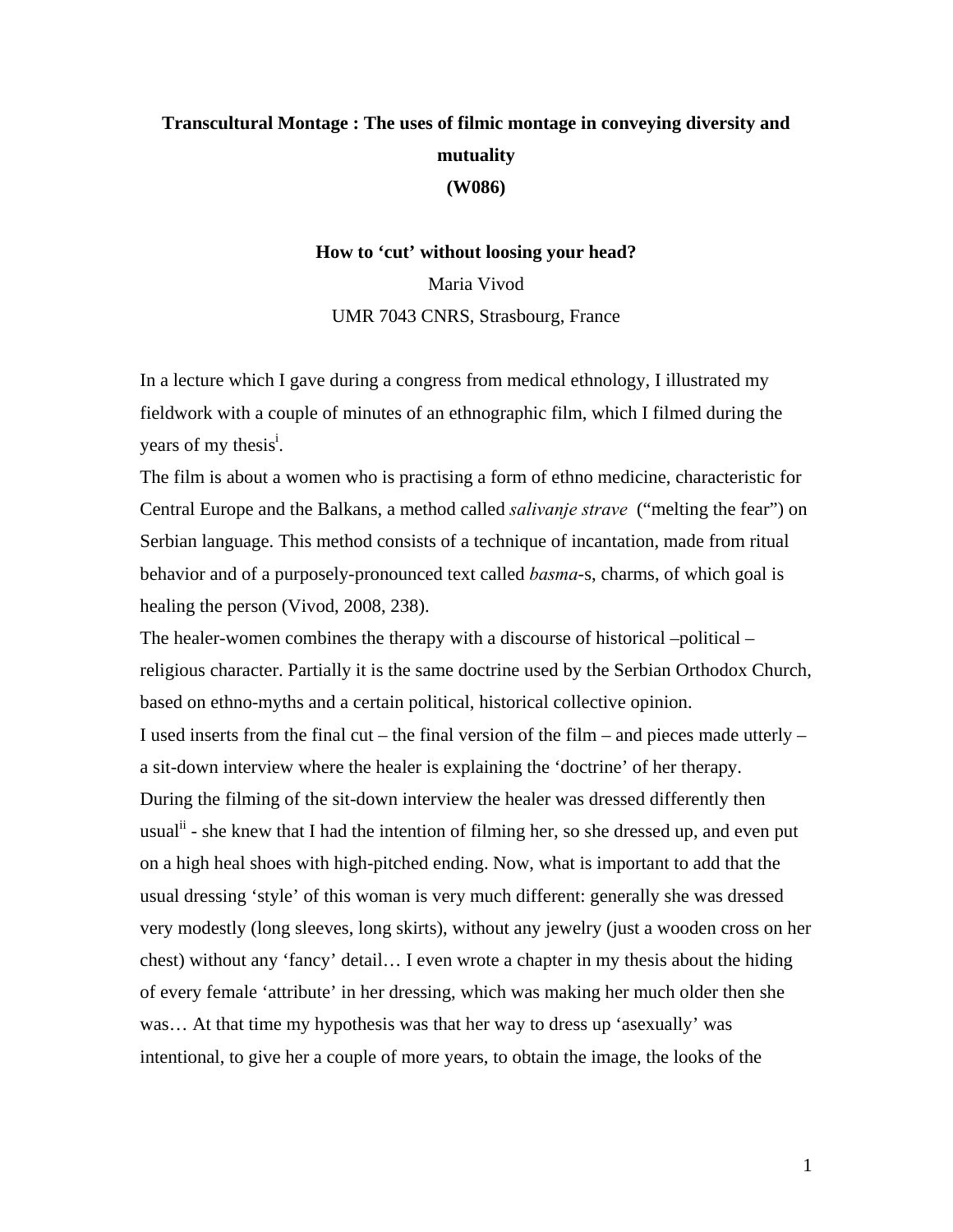'*baba*' (old women in Slavic languages) the incarnation of a traditional healer, which would give her a look of 'authenticity' (Vivod, 2005)….

During the sit-down interview I have filmed mostly her face, her bust, but the detail of the high-pitched shoes was so particular that I couldn't take my eyes off, so I have filmed it too. In the final cut I inserted intentionally the scene with a shoe.

At the congress the shoe-scene has 'costed' me dearly: a colleague in the same workshop who had a lecture, and also had a presentation of a piece of her film, pointed out that the scene with the shoe was unnecessary, very 'not objective' from my part, and that I was even wrong to cut it 'in' in the final version….

I responded with the same argument which I have exposed *supra*, but my answer was not convincing –maybe being a bit short. The colleague remained skeptical, looking coldly behind her glasses.

So why I did left it in, deliberately, the scene with the shoe?

\*

"For a long time I used to go to bed early<sup>iii</sup>" (Proust) and I considered that visual ethnography 'serves' to the written one, helping us actually to be able to remember better what we saw on the field. The recorded visual material was a support of a word-based discipline, just an 'illustration' for a written work. I was taught also that the montage should be avoided as much as possible and it is wrong for the ethnologist to 'play around' with the montage techniques.

With time I understood that I can't produce ethnographical films, and above all, research films<sup>iv</sup> and that the cutting of the 'raw' material is simply unavoidable.

To find out what exactly montage is, I followed a classical ethnological methodology, based on a fieldwork inquiries: I have interviewed persons whom the montage is allowed and even it makes part of their profession. The interview included persons, professionals as documentary film directors, assistant of directors, TV montageurs and photo reporters<sup>v</sup>.

I was interested in concrete examples from their personal experience, their common definition what exactly the montage is, what their emphasized in the practice of cutting and editing – briefly, I was interested in a *human experienc*e of the montage.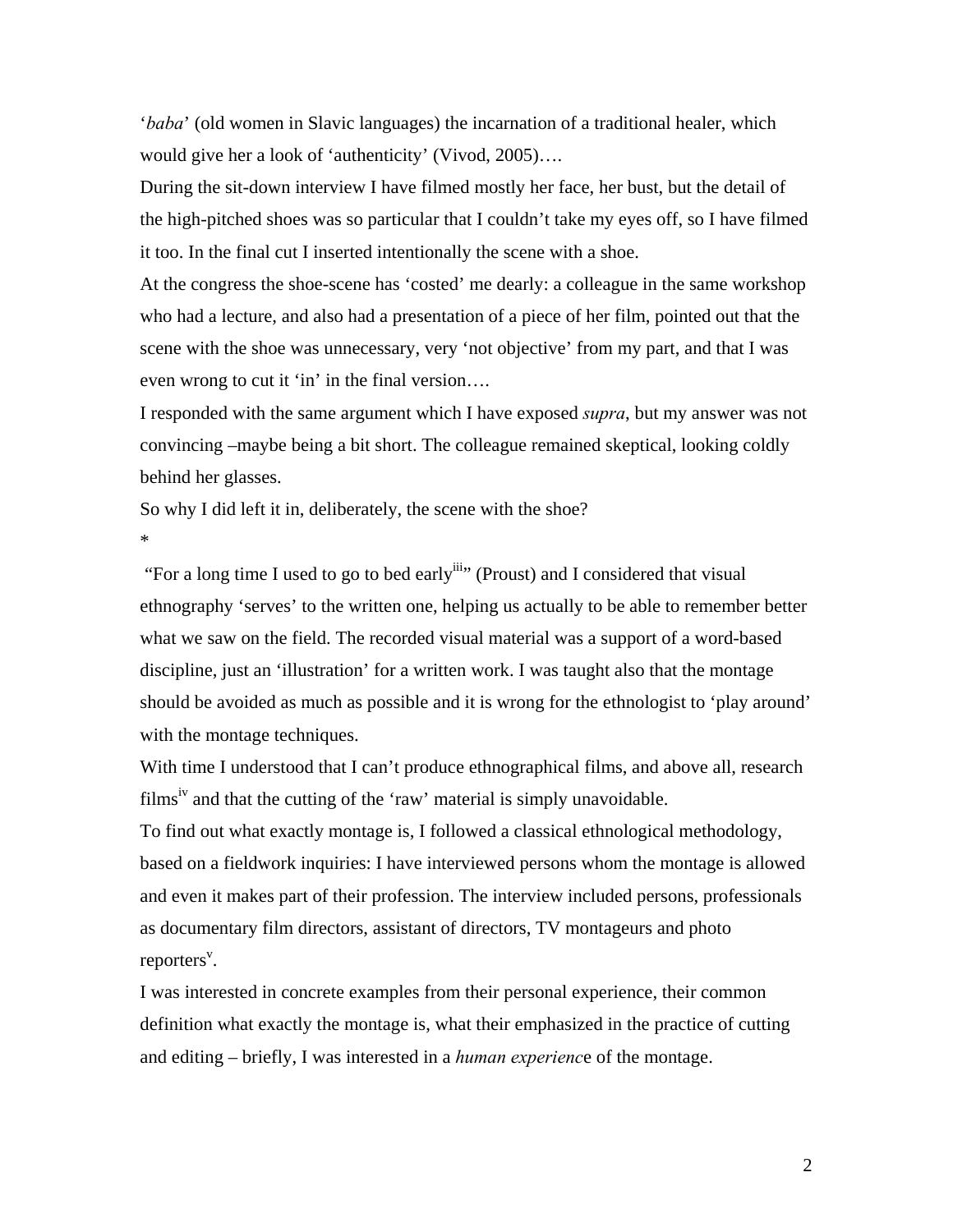I will avoid summing up all the elements of these interviews, and I will not enter into a deeper analysis of the collected material; I will mention just the definitions, the main expressions which continually re-emerged during the conversation about how a person could define with his/her own words the term of 'montage'.

The terms employed to describe 'montage' referred mainly to the description of the meaning of this idiom but also to its content. The expressions as the 'order' or 'set of rules', 'impact'<sup>vi</sup>, 'meaning' came out during the conversations, as the terms which helped to gave a general definition and a description of the term 'montage'. Montage was defined as the "images in an order respecting a set of rules possessing its interior  $logic<sup>viiv</sup>$ " and it was repeatedly pointed out by different interlocutors that "the montage is as important as the filming, if not, even more important".

One of the dimensions added to the term of 'montage' is the time and the timing of a shot. F.i. the long shot is called 'real length' shot because it's dimension of time and duration relates directly on its content, described as 'real', 'true' or 'exact'. The longer the scene/the shoot is, the more 'real', vivid, more genuine would be the message what the author is trying to transmit with it.

The term of 'consciousness' especially in the talk about the length of a shot came out frequently and was referred to the esthetical 'feeling' of the author and his/her 'visual education'. An author conscious of esthetics of a shot can underline the beauty with a long, uncut shot. His/her esthetic consciousness comes from his/her visual education. The 'visual education' (*vizuelna kultura* serb. -expression of an interviewed person) is the visual erudition, the 'literacy', the knowledge and the ability of an individual to recognize and to interpret a visual information<sup>viii</sup>. One another criteria of a successful montage is the dexterity<sup>ix</sup> of an author and his actual knowledge of the technique of the montage – his/her conscious use of the set of rules of the montage.

\*

Analyzing the data collected during these interviews about the human experience of the montage, the following short definition of the term appears: arrangement of the shots which are edited together and which goal is to make a coherent 'visual story'<sup>x</sup> establishing interiorly logical relationships between the images which are to be interpreted by the viewer ship $^{xi}$ .

3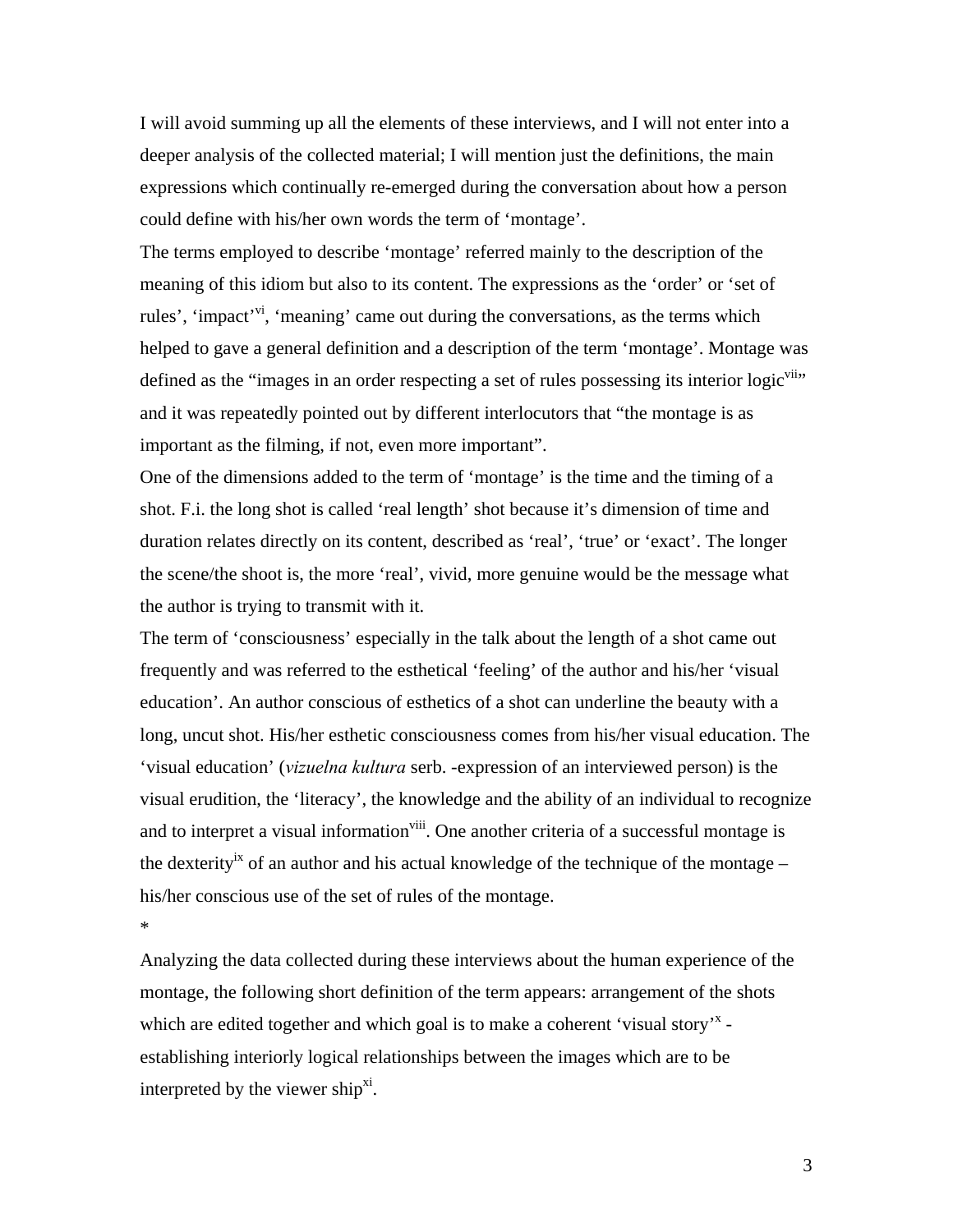Straightforwardly said, the montage would be the resume, the choice of the collected data, depending on what the film author thinks is important, and what kind of message he/she would like to transmit to the public. The multitude of information is reduced, so the most important information is 'cut' down. The montage is the control of the information (of the shots) which will be 'passed on' destined to a specific viewer ship. Now, how this control of the information, of the filmed material is established? What is the model with which the person is guided in ranking data elements in terms of their significance and filtering out the data?

Semioticaly said the message can't function until the viewer ship distinguishes it. It then triggers cognitive activity to interpret the data input and so converts it into meaningful information.

What I would like to say that the montage is established on a social convention - which involves matching the signs/ the information received against existing patterns and their meanings held in memory - learned and understood within the community, it generates a cognitive activity referring to the 'visual education' common for all human beings in touch with some kind of visual expression or technology.

\*

Walter J. Ong (2000) had written that writing is a technology that structures thought, then filming and especially editing would be a technology that structures thought and the concept of the experienced reality. As MacDougall (MacDougall,1969-70:27) emphasized, "movies give a more or less complete picture of reality by adding sensory experience to analytical data and by exploring various levels of human experience." The experienced reality – experienced by the author- is in part external – the accepted and a widespread 'code', which is the 'visual education' of how a world is to be seen, and especially filmed. The internal experience of the reality is of the author him/herself; it is about how an individual experiences the world around him/her.

The camera is often referred as a 'mechanical eye', mimetically reproducing the human eye; the montage would be then the extraction, the 'essentialisation' of what this 'eye' ingurgitated. The montage would be then a procedure similar to the brain functions, a kind of language which stimulates and reclaims cognitive process<sup>xii</sup>.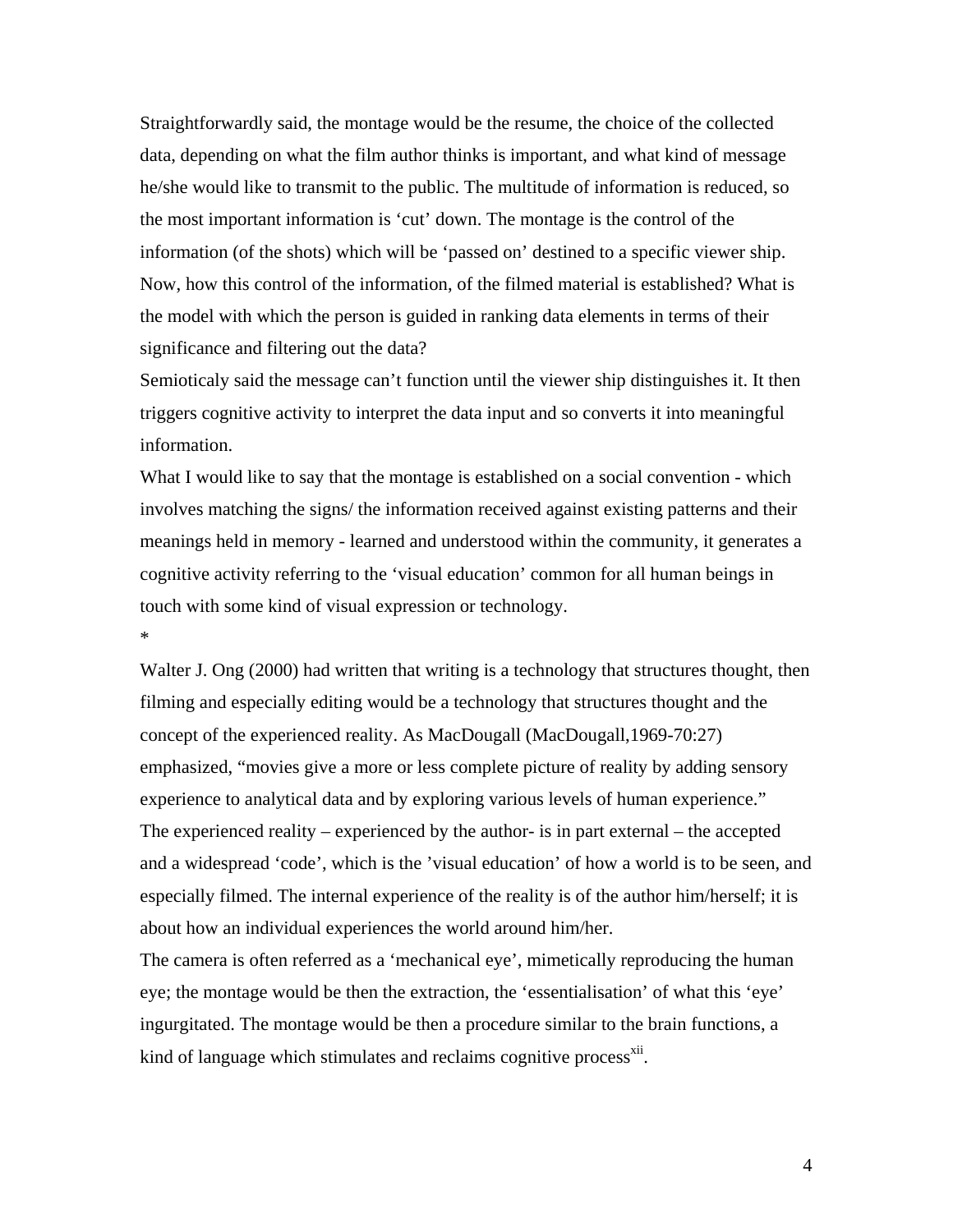The author brings out trough the montage a subtextual – better said a 'subvisual' meaning which is to be decoded by the viewer. The viewer ship then interprets what they have seen, to attribute later a meaning to it.

In the case of the conventional ethnology where the author express himself through his writing, with the use of the language, depends of many elements: f.i. the richness of his vocabulary and other linguistic capacities (e.g. if the author is a native speaker of the language in which he/she writes - he/she will use the language more easily) and a considerable amount of writing-talent.

For the visual ethnology the montage would be the mimetic simulation of the language. Every shot, every cut is a sentence, or a message depending also on many elements: f.i. the filming conditions (proximity, light, s.f.) the visual education of the author, the dexterity of the author during the filming, the montage. The subvisual meaning which is transmitted by the choice of what to cut out and what is left in the final version, determines the message what the author is trying to transmit.

The final cut is the result of use of the social convention of montage, how the author understood and reproduced this convention, of his visual education, and of nature of the message, which he/she tries to transmit. The montage is 'speaking' not only about the content of a scene or sequence; it is communicating information about the author as well by the choices he made during the procedure, and from the 'style' of the montage, similarly as the writing in conventional ethnology. Cutting, or not cutting, is a way to pass on some kind of information.

Now in the case of the shoe-scene, what I wanted to 'transmit' to my eventual public, not only the statement of the person which I interviewed, but also the complete 'scenography', the objects around the person, and every other detail of which I could get a grip of. My goal was to transmit the 'scene' completely, in fact, what was 'complete' for me. The way in which the person was dressed, her jewelry, and even the shoes, belonged to the unity of the scene for me. The elements of the scene which captured my eye determined the choices of the shot which entered in the final cut. I pointed out what I considered as important to be seen.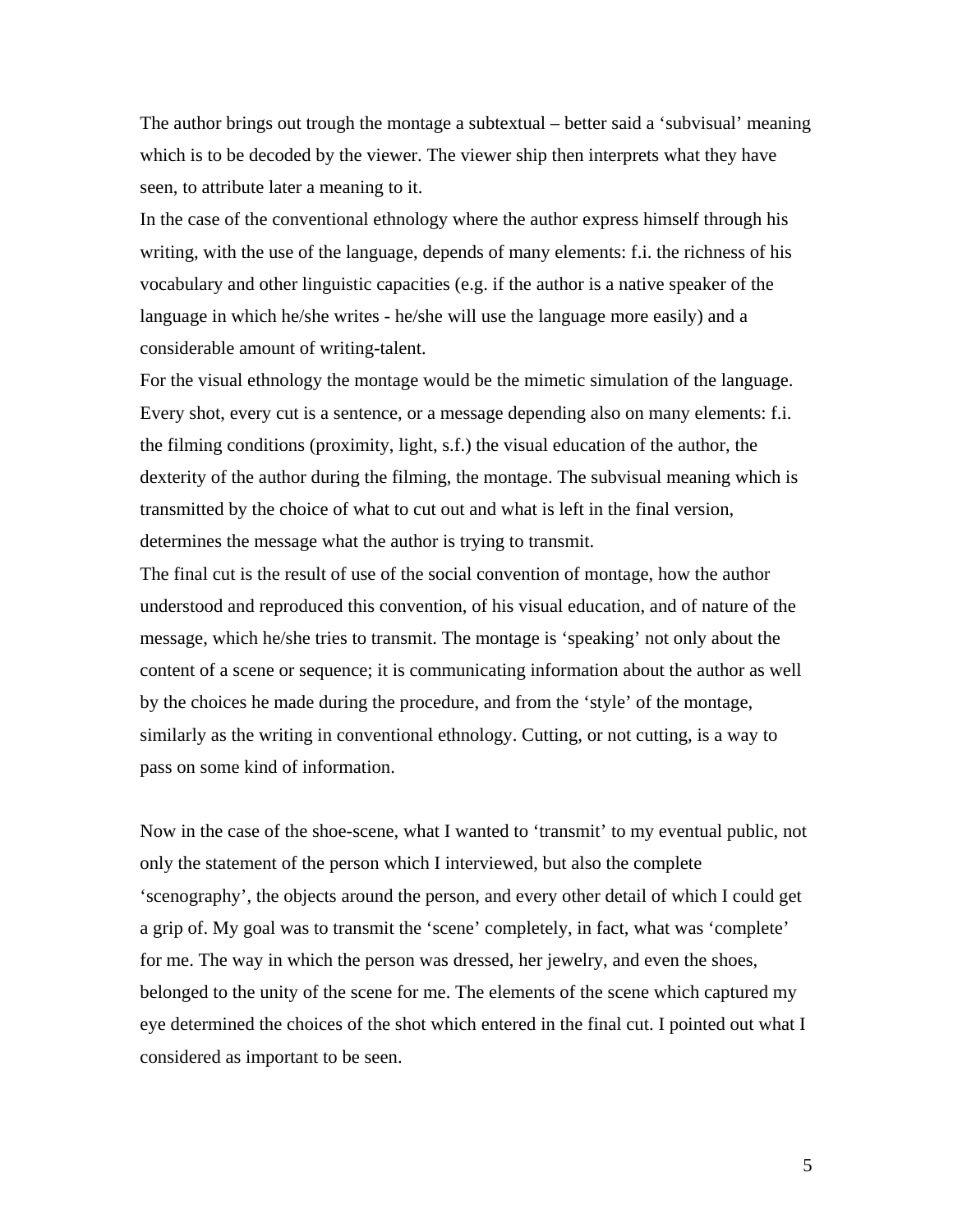In the conventional ethnography, the desire to attain objectivity is the most important task in the fieldwork. "The selective inclusion or exclusion of visual data constitutes an aspect of this view of objectivity" (Tiffany and Adams, 1996: 174) (Jules-Rosette, McVey, Arbitrario, 2002: 124)

There is a doubt "whether objectification of the events is the best means of presenting them" (Jules-Rosette, McVey, Arbitrario, 2002: 126). In the shoe-scene case, if the conditions have permitted me to film the healer-women from the top of her head to her toe I would probably make a shot of the whole body. So the high-pitched shoes would be clearly present on the image. But the space, the room where the sit-down interview was taken, was limited (I was about a meter far from the healer-women, and the camera was in front of me), so I was constraint to film only her bust, and later, the high-pitched shoes separately.

My presence, the presence of the camera, influenced a different conduct (in this case, a modified 'look') of the women from my observational subject. It was a 'stimulant' which created the scene. "The camera does not only record what happens; it also serves as a stimulant or catalyst in a work in which reveals what Samuel Michaud calls 'la realité en train de se faire' ".(Forsdick, 1997:315)

The healer –women dressed up, I presume to make herself 'pretty' for the filming, although she was filmed by myself on many occasion, during days and weeks and months, in her usual clothing code.

But also what was more relevant for me it was the transformation of this woman which I have observed during years and which femininity became more and more expressed. The high-pitched shoes were the most surprising element, but during the last ten years the metamorphosis of the healer-woman from an ascetic-looking person to a feminine woman became more apparent. From the modestly dressed, short haired, hardly bearing any jewelry person, living in a small village in Serbia, she transformed herself to a more feminine woman. I must add also that in the meantime from three children she became a mother of five…

Why this transformation, is another question, maybe irrelevant to our subject. Nevertheless, I could presume that at the beginning of her 'career' of a traditional healer, she was nurturing, on purpose, her image of an asexual, older woman, closer to the image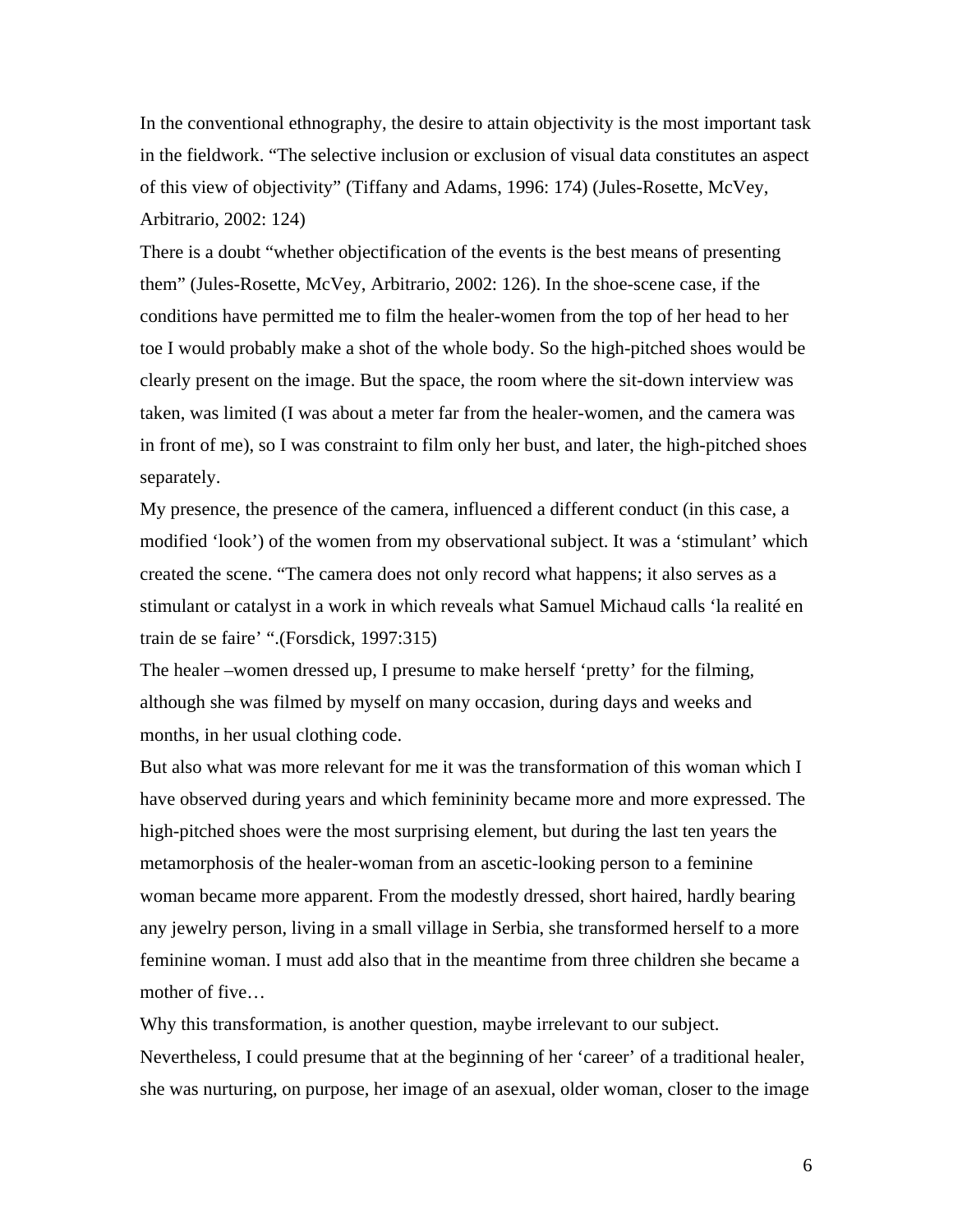of the 'proper woman'xiii (woman in menopause – considered to be fitting for this kind of activity), more suitable to the image of the traditional healer (Vivod,2005). Or, a more earthly explanation would be that she gained during the years of her activity of a popular healer more prosperity and she could offered to herself a bit of 'fancy' clothes and jewelry…

I opted to show the shoes separately, making a 'cut in' during the montage. Taking in consideration my previous work about her and feeling that this is a reality in course of happening, I determined what was important to show. I was witnessing a metamorphosis of the subject of my observations and I was eager to make from it a visual record while I could, and also I wanted to point out the elements which I considered as important be seen from my future viewer ship. "For Geertz (1973:27) the ethnographer determines the correct balances among observation, exegesis, description, and explanation in the final account." (Jules-Rosette, McVey, Arbitrario, 2002: 129) In hope, that the balance was not overweighed by the high-pitched shoe….

Was I wrong, or did I did well, was not important. The importance was to pass my message trough. And what was the message? Plainly said: what an odd looking shoes on a 'traditional' healer…

So cut as you think you should, let 'your message' through, just don't loose you head.

Ethnographique film= to improve our vision (Christian Suhr Nielsen) Using montage – raison to use it Crossculturality= viewing and sending out differently James Tamis/Famis Read Descola about perception Douglas Horner – visual sociologist Long takes= long shots Mitchell- what are images, what are images to us? Observation=visual& vision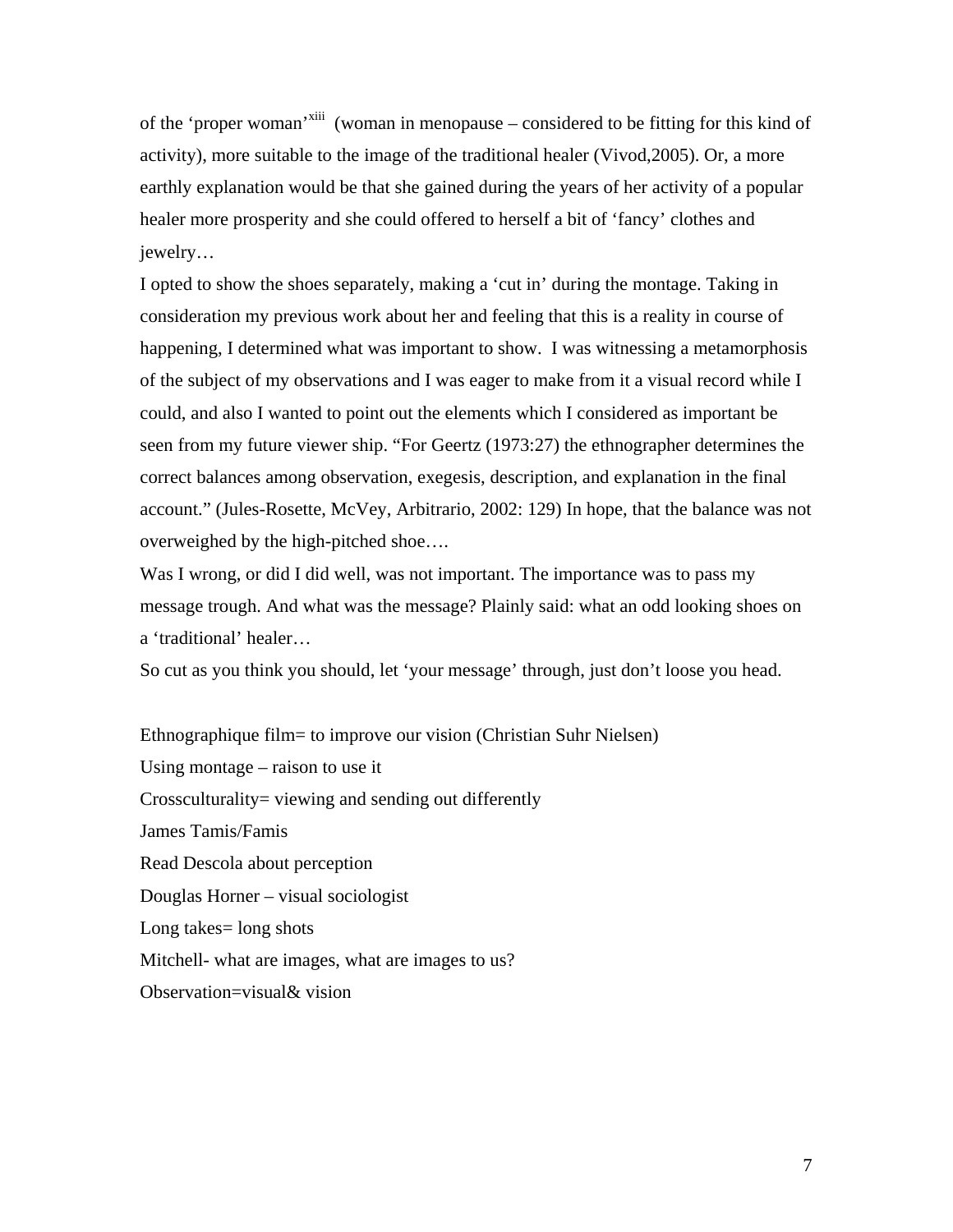## Bibliography

Clarke David B., Doel Marcus A., Shooting space, tracking time: the city from animated photography to vernacular relativity *Cultural Geographies* 2007; 14; 589, http://cgj.sagepub.com/cgi/content/abstract/14/4/589

Bateson Gregory, Margaret Mead, *Balinese charachter : A photographic analysis* New York, Academy of Sciences Special Publication, 1942

Eco, Umberto *Les limites de l'interprétation* Bernard Grasset, 1990

Eisenstein *Réflexions d'un cinéaste*, Moscou, éd langues étrangères, 1958

Forsdick Charles, Plonger dans un milieu réel: Edgar Morin in the field *French Cultural Studies* 1997; 8; 309 http://frc.sagepub.com

France Claudine de *Cinéma et anthropologi*e, Paris, Ed. de la maison des sciences de l'Homme, 1982

Geertz, C. 1973. *The interpretation of cultures*. New York: Basic Books.

Heusch Luc, C*inéma et sciences social*es, Reports and Papers of Social Sciences, 16, Paris, Unesco, 1962

Jules-Rosette Bennetta, McVey Cristin, Arbitrario Mark, Performance Ethnography: The Theory and Method of Dual Tracking *Field Methods* 2002; 14; 123 http://fmx.sagepub.com/cgi/content/abstract/14/2/123

Kiener Wilma, Traveling Images - Towards an Ethnographic Cinema of Montage http://www.comite-film-ethno.net/colloque/pdf/transactions-transformationssavoirs/kiener.pdf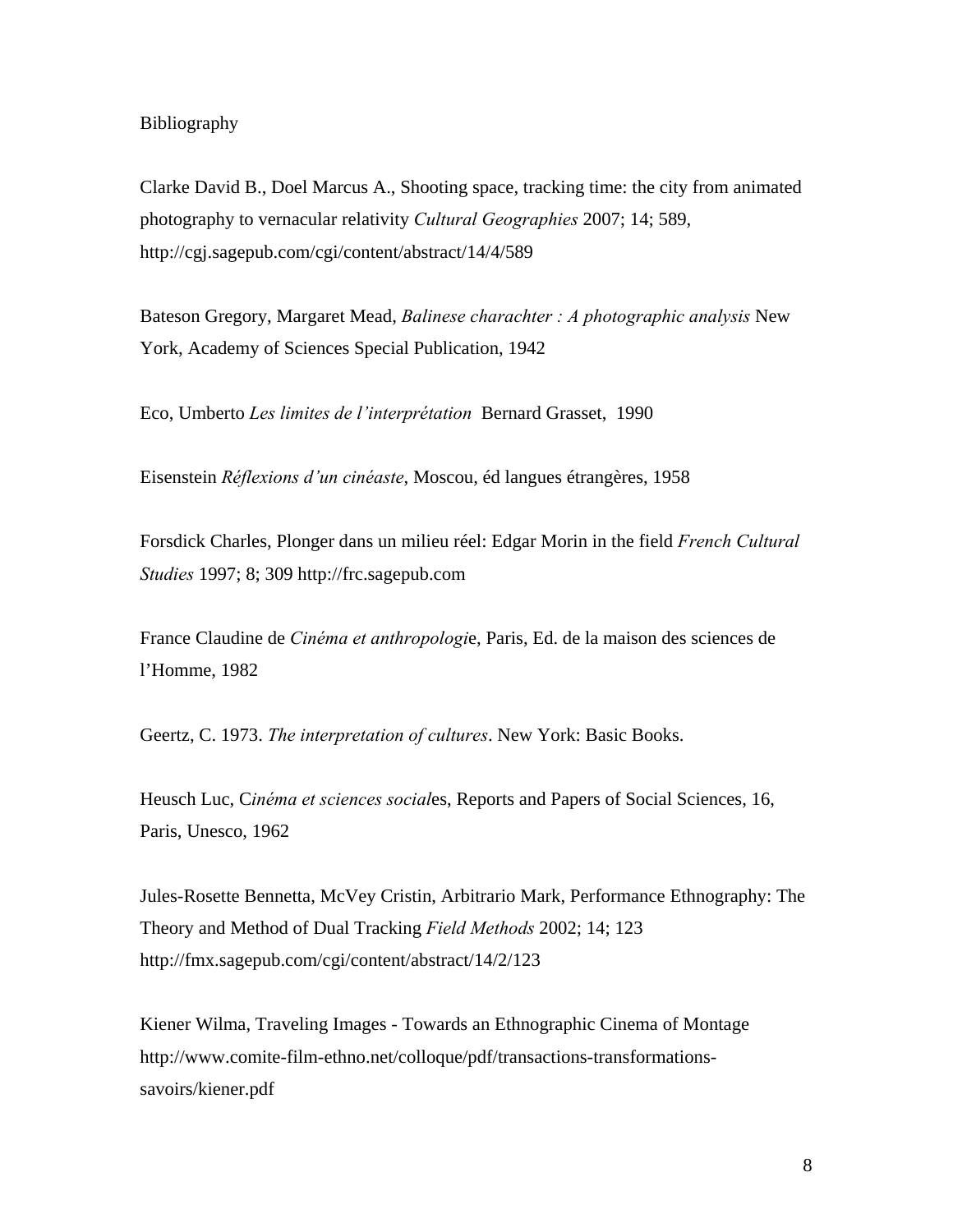Langlois C., A. Morel ; J. Rouch, 1986, « Le Bilan du film ethnographique : entretien avec Jean Rouch », *Terrain*, n° 7, pp. 77-80.

Leroi-Gourhan André, *Cinéma et Sciences humaines – le film ethnographique existe-il* ?, Revue de géographie humaine et d'ethnologie, n°3, Paris, 1948, pp 42-51

Ong, Walter J., 2000: *The Presence of the Word*, Global Publications Piault Marc Henri *Anthropologie et cinéma, Passage à l'image, passage par l'image*, Paris: Nathan, 2000

Pourchez Laurence, Construction du regard anthropologique et nouvelles technologies (1): pour une anthropologie visuelle appliquée. *Anthropologie et Sociétés* http://www.encyclopedia.com/doc/1G1-124695932.html

MacDougall, D. (1969–70) 'Prospects of the Ethnographic Film', *Film Quarterly*23(2): 16–30.

Mason Bruce, Dicks Bella, Going Beyond the Code: The Production of Hypermedia Ethnography *Social Science Computer Review* 2001; 19; 445 http://ssc.sagepub.com/cgi/content/abstract/19/4/445

Mead Margaret, Anthropology and the camera, in W.D. Morgan (ed) Encycklopedia of photography, New York, National Educational Alliance, 1963

Sperber, Dan *Le savoir des anthropologues*, Paris, Hermann : 1982,

Sooryamoorthy Radhamany, Behind the Scenes: Making Research Films in Sociology *International Sociology* 2007; 22; 547, http://iss.sagepub.com/cgi/content/abstract/22/5/547